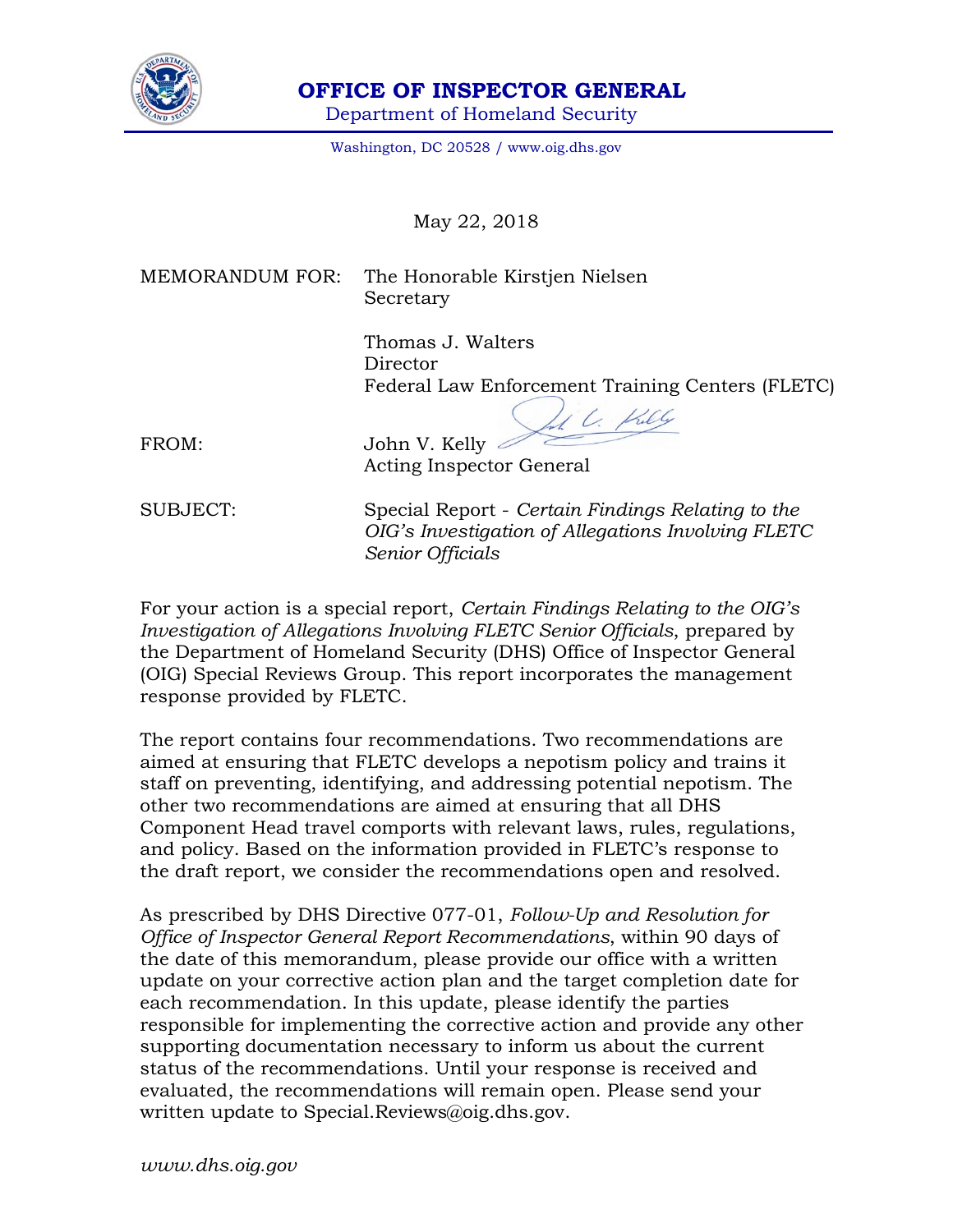

Consistent with our responsibility under the *Inspector General Act of 1978*, as amended, we will provide copies of our report to congressional committees with oversight and appropriation responsibility over DHS. We will post the report on our website for public dissemination.

Please call me with any questions, or your staff may contact Diana Shaw, Acting Counsel to the Inspector General, at (202) 254-4100.

Attachment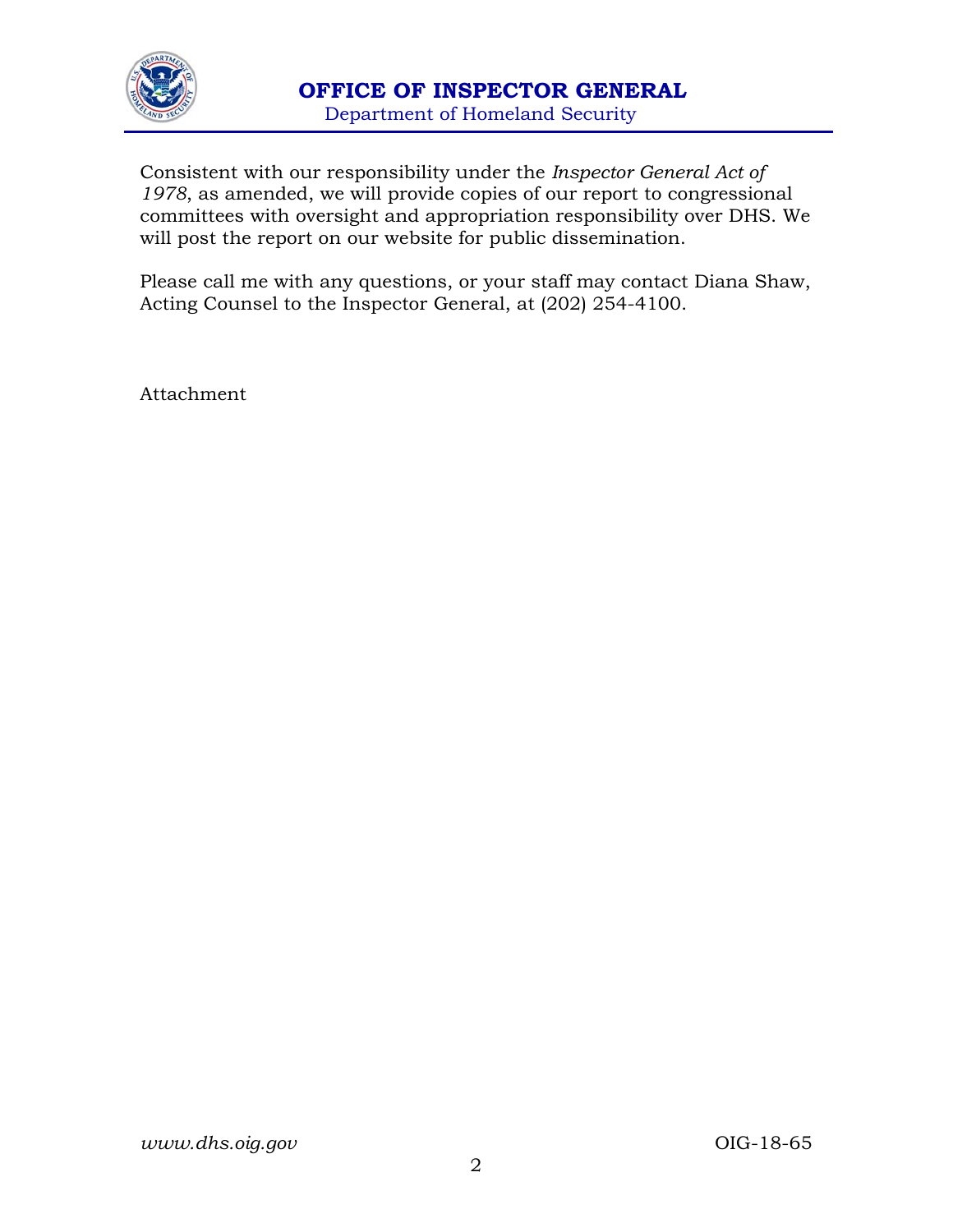

# **Background**

Between January 2016 and April 2017, DHS OIG received dozens of allegations regarding a variety of issues at the FLETC facility in Glynco, Georgia. Following extensive investigation, DHS OIG determined that many of the allegations could not be substantiated. However, with respect to certain other allegations, DHS OIG's findings indicate that some of FLETC's senior managers, including former Director Connie Patrick, failed to exercise the judgment, stewardship, and leadership expected of DHS senior officials. This report focuses on two specific allegations that exemplify the broader issues uncovered by DHS OIG's investigation, and makes recommendations aimed at ensuring that all FLETC employees, including those who comprise the senior leadership, comply with the policies, procedures, and ethical standards that govern the conduct of all DHS employees.<sup>1</sup>

# **Select Findings**

### **1. Travel Irregularities***.*

Many of the allegations DHS OIG received regarding FLETC related to the official travel of the former FLETC Director, Connie Patrick. Patrick served as the Director of FLETC from 2002 until her retirement in June 2017. During this time, she frequently traveled domestically and internationally on FLETC-related business. DHS OIG conducted an extensive review of Patrick's travel for the period January 15, 2014 through June 23, 2016 to identify any instances of impropriety. The review yielded several findings, including:

#### *Patrick's Domestic Travel*

- Patrick took 38 domestic trips during the review period costing approximately \$63,000;
- All of the actual travel costs incurred by Patrick for domestic trips exceeded GSA rates by 150% to 300% without the required justifications;

 $1$ <sup> While</sup> DHS OIG typically does not publish the findings of its investigations, DHS OIG has determined that public reporting of certain of DHS OIG's findings in this matter is warranted and necessary under the circumstances in order to preserve confidence in the integrity of DHS and ensure the accountability of DHS's senior leaders.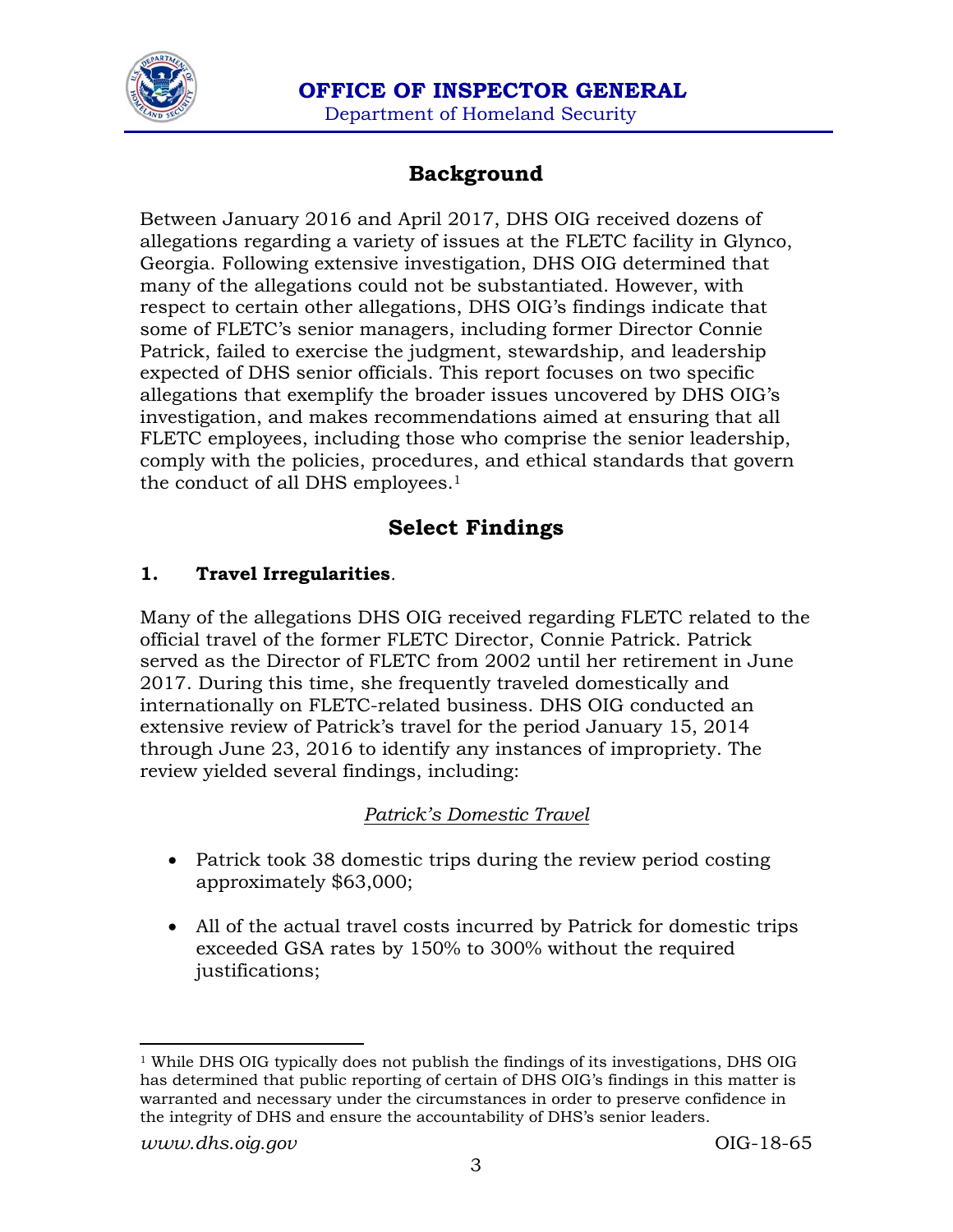

- o The actual expenses incurred and approved for 20 of 38 domestic trips exceeded GSA rates by 300%; the actual expenses incurred and approved for the remaining 18 trips exceeded GSA rates by 150%.
- o Per the Federal Travel Regulations (FTR), a request for authorization for reimbursement of actual expenses in excess of GSA rates should be made in advance of travel. After-the-fact approvals may be granted only if supported by an acceptable explanation for the overages.2 Related FLETC policy requires that all requests for actual expenses be justified as necessary in a travel plan submitted and approved prior to travel.3 At a minimum, the justification must show that: (1) the travel is mission critical, (2) no government rate is available, and (3) the time frame for the critical travel cannot be altered. If the justification is based on cost, then a cost comparison is required.4
- o Patrick did not obtain authorization to incur expenses in excess of GSA rates prior to her travel, nor did she provide any explanation for the overages after the fact. Nevertheless, Patrick's domestic travel — all of which incurred costs well above GSA rates — was routinely authorized without the requisite justifications.
- Patrick's lodging costs for nearly half of her domestic trips exceeded GSA rates without the required justifications, totaling over \$4,000 in unjustified excess costs;
	- o For instance, during one trip in June 2014, Patrick claimed \$449 per night in lodging costs despite the GSA rate being \$224; this resulted in \$900 in excess lodging costs.
	- o As detailed above, FLETC policy sets out the criteria that must be met to justify payment of actual expenses exceeding

3 FLETC Manual 70-02.A, *Travel and Transportation of FLETC Employees* ("FLETC Travel Manual") (January 2013), Section 6.a(9)(a).

<sup>2 41</sup> C.F.R. § 301-11.302.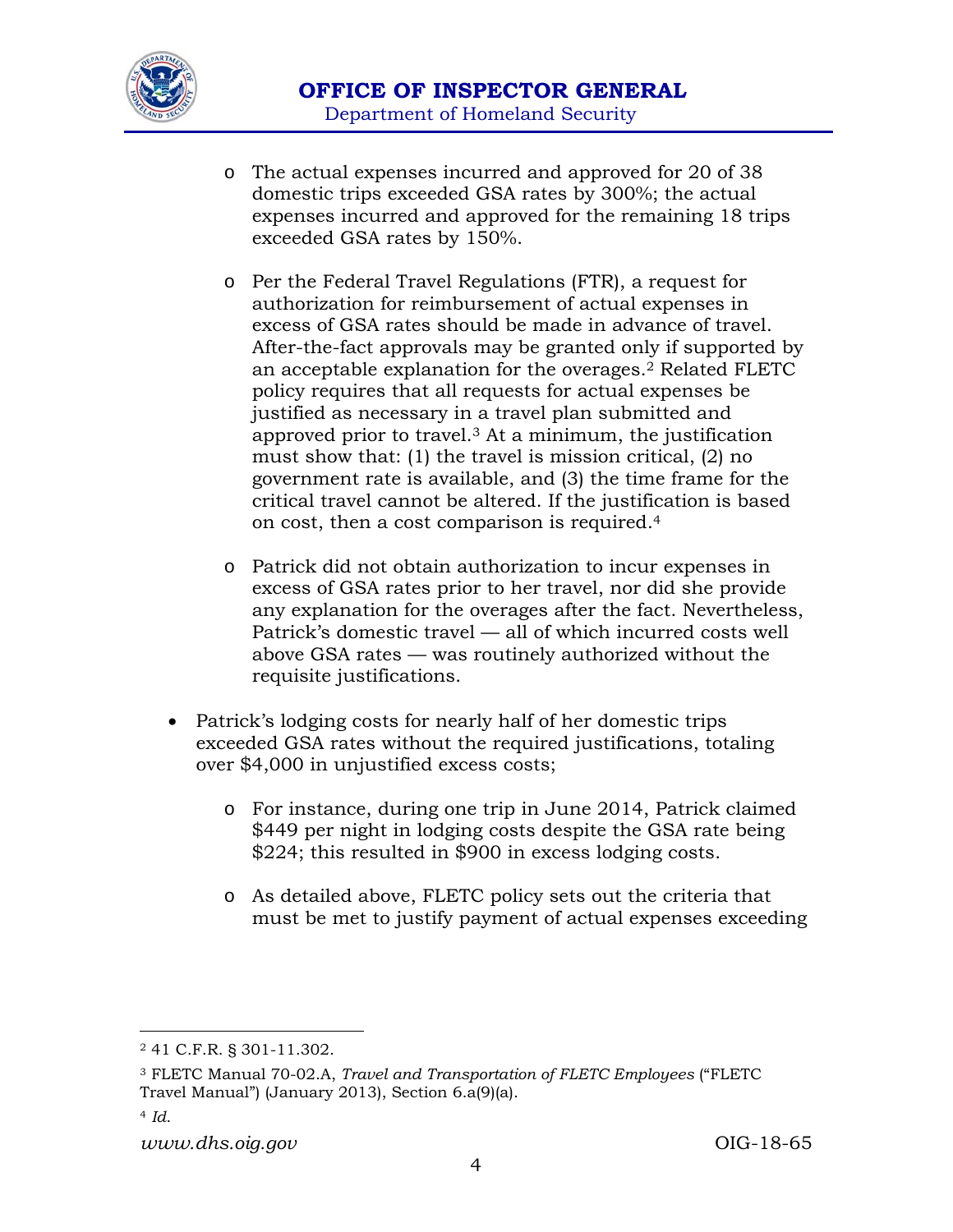

GSA rates.5 Patrick's excess costs were incurred and approved without any justification being provided.

- Patrick frequently rented intermediate, sport utility, or full-size vehicles without the required justifications, incurring rental car fees in excess of \$3,000;
	- o For instance, Patrick rented a luxury SUV for three days at a total cost of \$638 when less expensive options were available. On a separate trip, Patrick rented an SUV for a total of \$270, but only drove the SUV 6 miles from the pickup and drop off location. Under the circumstances, a taxi would have been a more prudent option.
	- o Per FLETC policy, "[a]ll requests for rental cars must be justified" and "additional justification is required if the vehicle is other than a midsize vehicle." If justification is based on cost, a cost comparison is required. Patrick's otherthan-midsize rental car costs were incurred and approved without any justification being provided.

#### *Patrick's International Travel*

- Patrick took 6 international trips during the review period costing approximately \$77,000;
- Patrick's first-class travel on one international trip did not comply with the FTR and DHS policy;
	- o First class travel by federal employees is only justified if: (1) no lower class accommodations are available to depart or arrive within 24 hours of the proposed departure and arrival times; (2) premium class travel is necessary to accommodate a disability; or (3) exceptional security circumstances require premium class travel.6 DHS policy requires that all first-class travel by a DHS employee be approved in advance and in writing by the DHS Secretary.7 Patrick's first-class travel did

 <sup>5</sup> *Id*. FLETC policy further states that the official approving actual costs in excess of GSA rates "MUST enter an affirmative statement in the 'justification section' of the eTravel automated travel system" addressing each of these three criteria. *Id.*

<sup>6 41</sup> C.F.R. § 301-10.123(a)-(b); *DHS Financial Management and Policy Manual*, Chapter 6 (September 30, 2014).

<sup>7</sup> *DHS Financial Management and Policy Manual*, Chapter 6.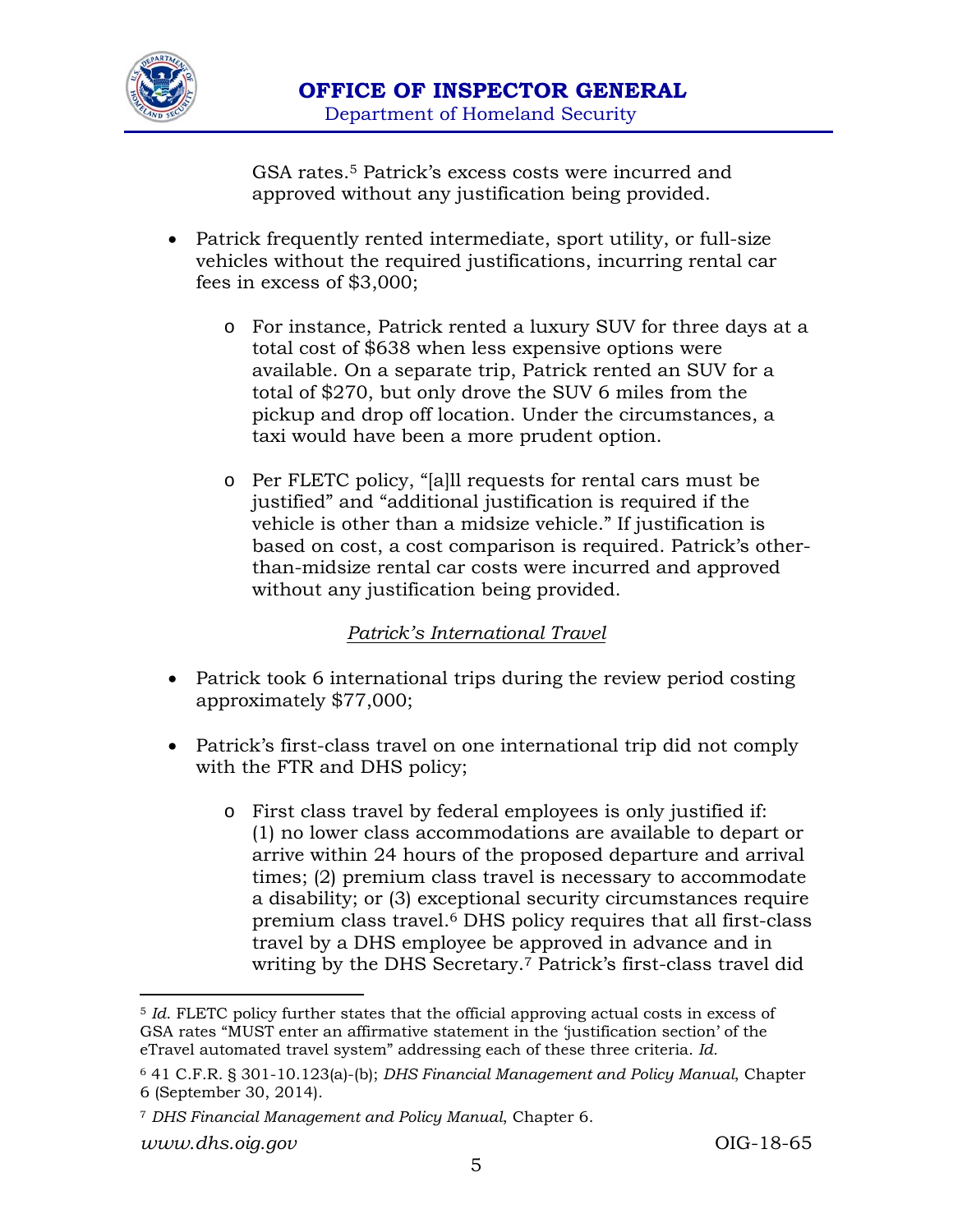

not satisfy any of the above criteria for first-class travel, and was not approved by the DHS Secretary.

- Patrick's business-class travel on a trip to Sydney, Australia in 2014 did not comply with the FTR and DHS and FLETC policy;
	- o Patrick booked business-class travel accommodations to Sydney in 2014 equaling over \$14,000 despite the availability of a much lower government rate (\$3,300);
		- Federal employees are required to incur expenses prudently and, therefore, are expected to reserve the least expensive class of travel that meets their needs (typically, coach class).8 Patrick provided no justification for rejecting the government rate in favor of the business-class accommodations.
	- o Patrick's use of business-class travel on the trip to Sydney in 2014 was not properly justified or authorized as required by the FTR and DHS policy;
		- Business-class travel by federal employees is allowed only in limited circumstances, including when the travel is outside the continental United States, the scheduled flight time exceeds 14 hours, *and* the traveler reports directly to work without the opportunity to obtain a night's rest (the "14-hour rule").9 Patrick's travel authorization for this trip claimed her business-class travel was justified by the trip's schedule and itinerary. However, the itinerary attached to the authorization shows Patrick arriving in Sydney at 7:50 a.m. on Tuesday, January 21 and attending her first scheduled event (a welcome dinner) at 6:30 p.m. on Wednesday, January 22. With nearly two full days between her arrival and her first work event, Patrick's trip did not satisfy the 14-hour rule and, accordingly, was not properly justified.

<sup>8 41</sup> C.F.R. § 301-10.123; FLETC Travel Manual, Section 5.a.

<sup>9</sup> *DHS Financial Management and Policy Manual*, Chapter 6 (September 30, 2014). The FTR includes a similar rule at 41 C.F.R. § 301-10.125, as does the FLETC Travel Manual at Section 6.d(2).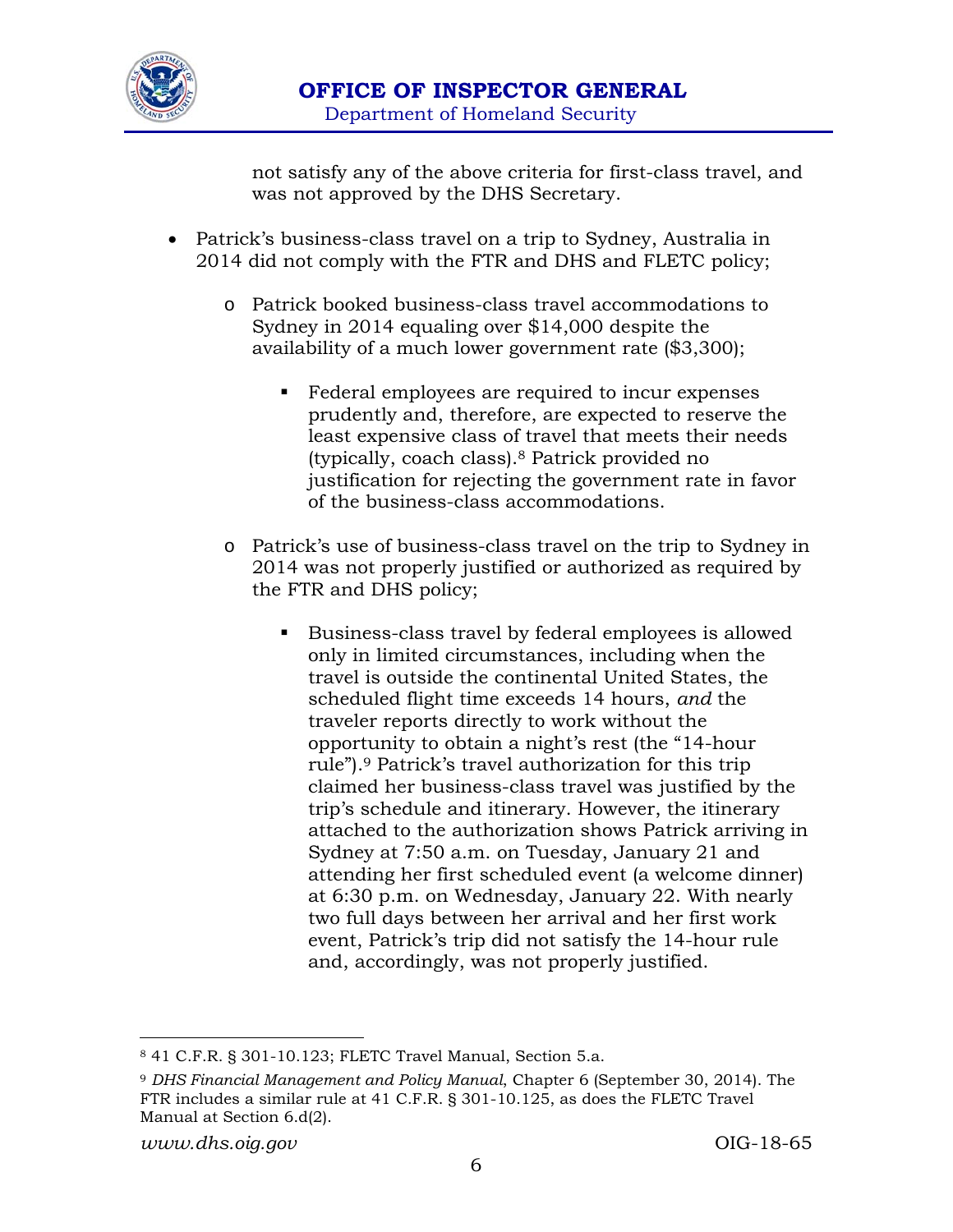

In addition, Patrick failed to request pre-approval for her business-class travel from the DHS Under Secretary for Management, as required by DHS policy.10 Had she, her request likely would have been denied for failing to satisfy the 14-hour rule.

DHS OIG's review of Patrick's travel records also revealed that, for many years, Patrick failed to utilize the Department's electronic travel system for reserving flights and lodging accommodations and preparing related travel vouchers. FLETC policy provides that the "eTravel online booking system is the required method to reserve travel accommodations."11 An exception is made only for "complex or emergency travel circumstances."12 Nevertheless, Patrick's travel was regularly booked, and subsequently authorized, outside the Department's eTravel system.

Strict statutory guidelines exist governing travel by federal government employees, and DHS and FLETC both have policies and procedures in place to implement those guidelines. Despite these rules and regulations, Patrick managed to circumvent the standard process and incur unjustified travel costs in excess of approved limits for years, in part due to her unchecked practice of arranging travel outside of the Department's electronic travel system. Had she utilized the system, which has automatic triggers embedded within it to flag potential travel violations, many of these issues could have been identified before the travel was booked. Instead, overages were only apparent after trips were completed and the costs had already been incurred.

When questioned about these travel irregularities by DHS OIG, Patrick claimed to have only very recently gained any visibility into her own travel arrangements. She claimed that, for many years, her staff handled all her travel arrangements, and she relied on them to ensure the arrangements complied with relevant travel rules and policies. Patrick's attempt to shift blame away from herself is unconvincing. Patrick, as the senior-most official of a DHS component, had a responsibility to ensure that her travel complied with the laws and policies governing such travel. Her professed obliviousness suggests either willful ignorance or a dereliction of duty, neither of which absolves her of her responsibility to exercise sufficient oversight over such matters to ensure compliance.

<sup>12</sup> *Id.*

<sup>10</sup> *DHS Financial Management and Policy Manual*, Chapter 6.

<sup>11</sup> FLETC Travel Manual, Section 6.a(5).

*www.dhs.oig.gov* OIG-18-65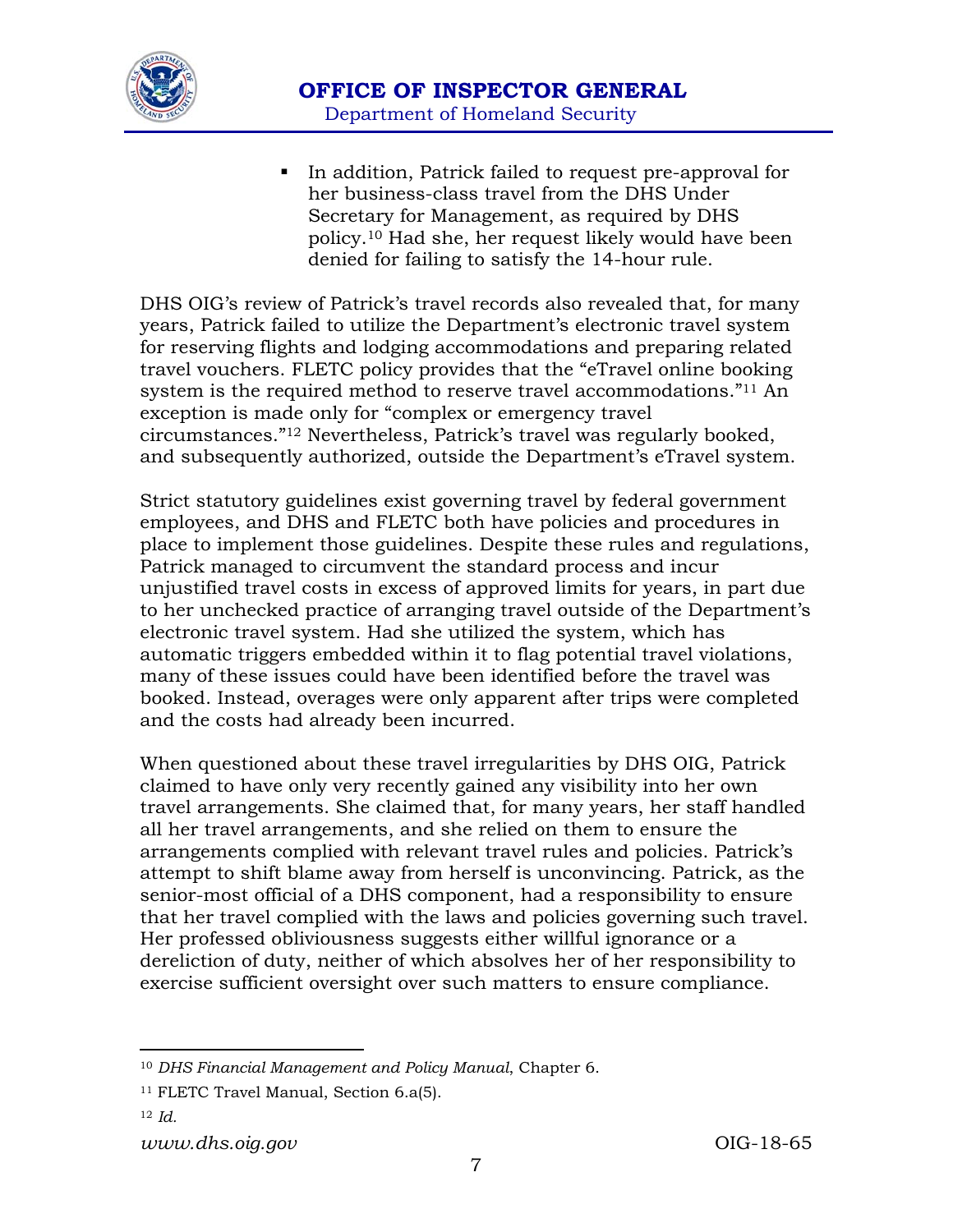

FLETC's own travel policy calls on FLETC employees to "serve as stewards of government funds while conducting official travel, incurring expenses prudently and with the same restraint they would exercise with their own funds."13 Patrick, as Director of FLETC, appears not to have held herself to the standards of prudence expected of all other FLETC employees. That she did so for so long without repercussion indicates a serious lack of controls and oversight at FLETC.

#### **2. The Appearance of Nepotism.**

In addition to multiple complaints about Patrick's alleged noncompliance with federal, DHS, and FLETC travel rules and regulations, DHS OIG received complaints alleging that Patrick pressured FLETC managers to hire her husband, John Patrick (JP), for a term position within the FLETC Law Enforcement Leadership Institute (LELI). DHS OIG's investigation determined that JP was hired to a term position with LELI on January 3, 2010 and completed the term on September 11, 2011 — all during Patrick's tenure as Director of FLETC.

Title 5, Section 3110 of the United States Code (U.S.C.) prohibits public officials in the federal government from, among other things, appointing or employing a relative, including a spouse, in a position in the agency over which the public official exercises jurisdiction or control.14 Such actions — commonly referred to as "nepotism" — are similarly proscribed under 5 U.S.C. § 2302(b)(7) as prohibited personnel practices. The head of each agency is ultimately responsible for preventing prohibited personnel practices, including nepotism, from occurring in the agency.

When questioned about the hiring of her husband by DHS OIG, Patrick claimed she was completely removed from the hiring process that resulted in JP's term appointment. In a sworn statement submitted to DHS OIG following the interview, Patrick further claimed that she "never had any involvement with [JP's] hiring or employment at FLETC," noting that she "submitted recusal letters to the FLETC Designated Agency Ethics Official … regarding my husband's employment with FLETC."

Patrick's carefully worded testimony and written statement give the impression that Patrick had officially recused herself from the process that resulted in JP's hiring. However, the recusal letter Patrick provided to DHS OIG as evidence that she had not influenced the hiring process is dated June 9, 2010 — more than six months *after* her husband was

 13 FLETC Travel Manual, Section 5.

<sup>14 5</sup> U.S.C. § 3110.

*www.dhs.oig.gov* OIG-18-65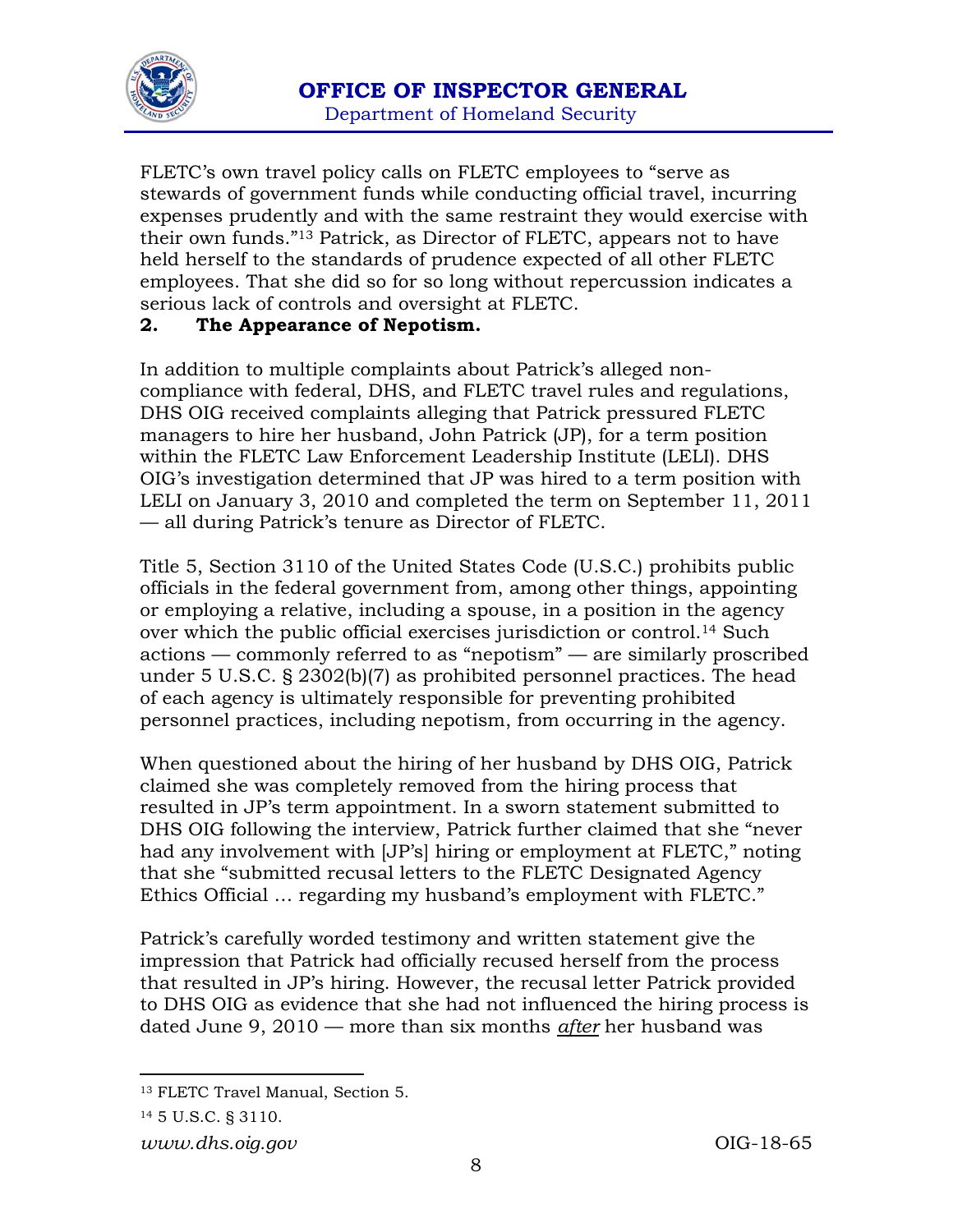

hired. Accordingly, the recusal letter does not provide her the protection she seemed to suggest it would.15

While DHS OIG did not develop evidence demonstrating that Patrick actively attempted to influence the process that resulted in her husband being hired, her position as Director of FLETC may have impacted the FLETC employees tasked with the decision whether to hire her husband. The pressure an employee may feel to hire or advance an agency head's relative exists whether or not the agency head has technically recused himself or herself from the process. Acknowledging the dilemma this poses for employees involved in the hiring process, some agencies have instituted policies that simply prohibit relatives of the senior-most official in the organization from being employed with the organization.16

In any event, even the *appearance* of nepotism can negatively impact an agency. Studies have shown that the appearance of nepotism strikes at the heart of a merit-based civil service, is harmful to the engagement and morale of the workforce, and is damaging to the ability of an agency to effectively accomplish its mission.17 The results of FLETC's 2014 Federal Employee Viewpoint Survey reflected this unfortunate reality, prompting FLETC to undertake the development of a nepotism policy. However, the development efforts stalled in January 2017, leaving FLETC employees without a clear policy outlining what constitutes nepotism or how to prevent nepotism or the appearance of nepotism.

The multiple complaints alleging nepotism at FLETC, and DHS OIG's subsequent investigation of those complaints, reveal the debilitating impact that even the appearance of nepotism in FLETC's hiring and advancement processes has had on FLETC staff members. It, along with a number of other issues including Patrick's travel irregularities, has

16 For instance, the Department of Justice's Bureau of Prisons has instituted a blanket prohibition against the hiring of a relative of the Warden at the same complex/institution. *See* Pre-Employment Policy Number 3330.02, Department of Justice, Federal Bureau of Prisons, available at

*https://www.bop.gov/policy/progstat/3330.02.pdf.*

<sup>15</sup> In contrast, when the official in *Wallace v. Department of Commerce*, learned that her sister was interested in applying for a vacancy in her agency, the official immediately notified senior management that she would be "recusing herself from any input or involvement in the hiring process for the position and further sought … guidance on how to ensure that a fair and impartial selection could occur." 106 M.S.P.R. 23,  $\P$  | 2-3 (2007). This timely recusal, coupled with compelling evidence that the official had not exerted any influence over the hiring process, was deemed sufficient by the Merit Systems Protection Board to reject charges of nepotism brought against the official.

<sup>17</sup> *See Preventing Nepotism in the Federal Civil Service*, U.S. Merit Systems Protection Board (June 16), Appendix C.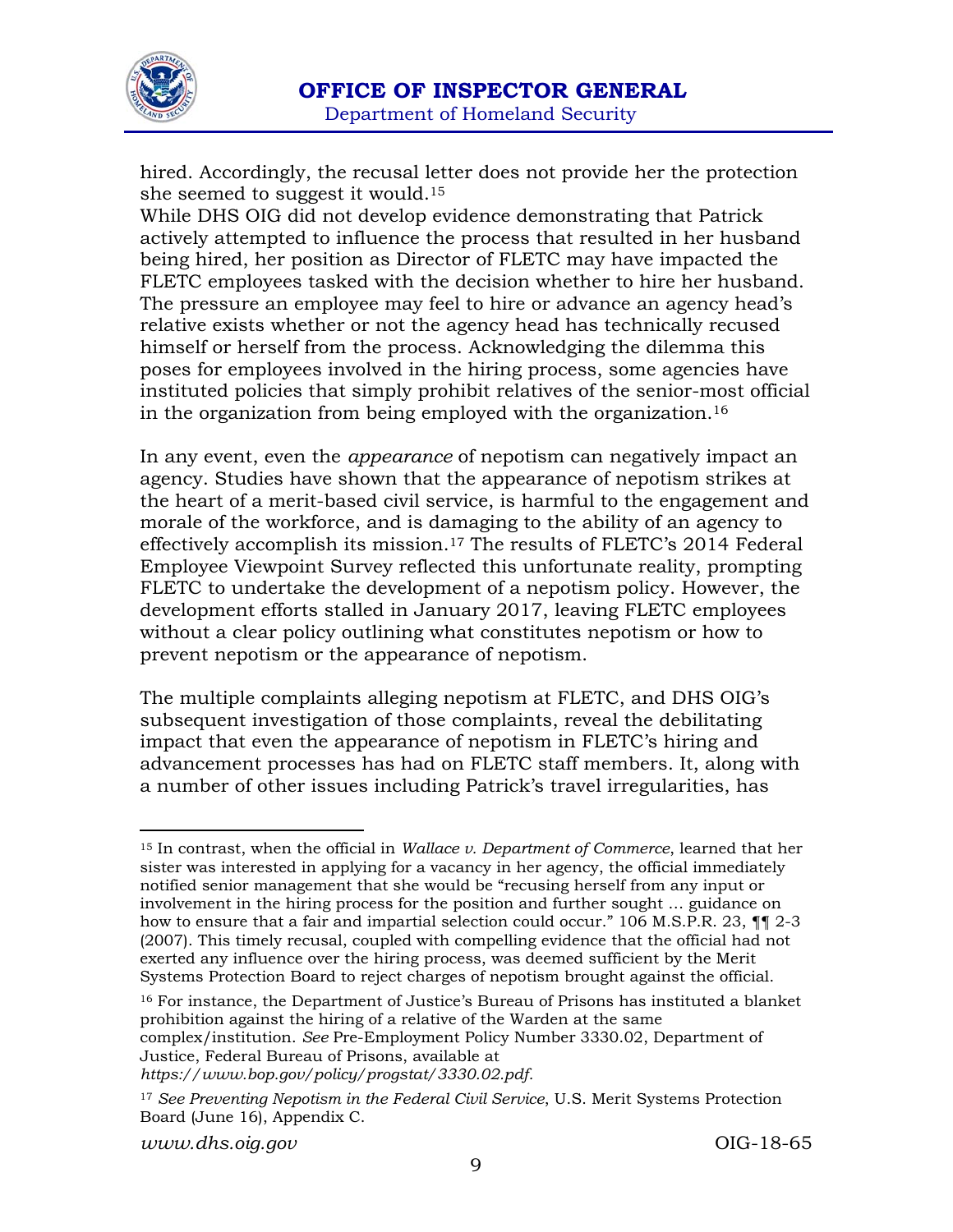

contributed to a serious crisis of confidence in FLETC leadership, leading many FLETC employees to question leadership's integrity, its commitment to FLETC's mission and personnel, and the soundness of various management decisions.

### **Conclusion**

The issues raised above demonstrate poor judgment and a failure on the part of senior FLETC leaders to ensure compliance with Department policies and procedures. They also demonstrate a lack of sensitivity to the impact such decisions and actions may have had on other FLETC employees who, without full knowledge of the circumstances, came to believe that FLETC's senior management had run amuck and the agency was being seriously mismanaged. While this may not have been the case entirely, this perception contributed to low morale, mistrust, infighting, and political maneuvering that detracted from FLETC's mission.

Although Connie Patrick retired from FLETC in June 2017, DHS OIG will continue to exercise active oversight over FLETC as it transitions to new leadership to ensure that FLETC management is taking appropriate steps to ensure compliance with the policies, procedures, and ethical standards that are supposed to govern the conduct of all DHS employees, including senior leaders. The recommendations that follow are intended to assist in this endeavor.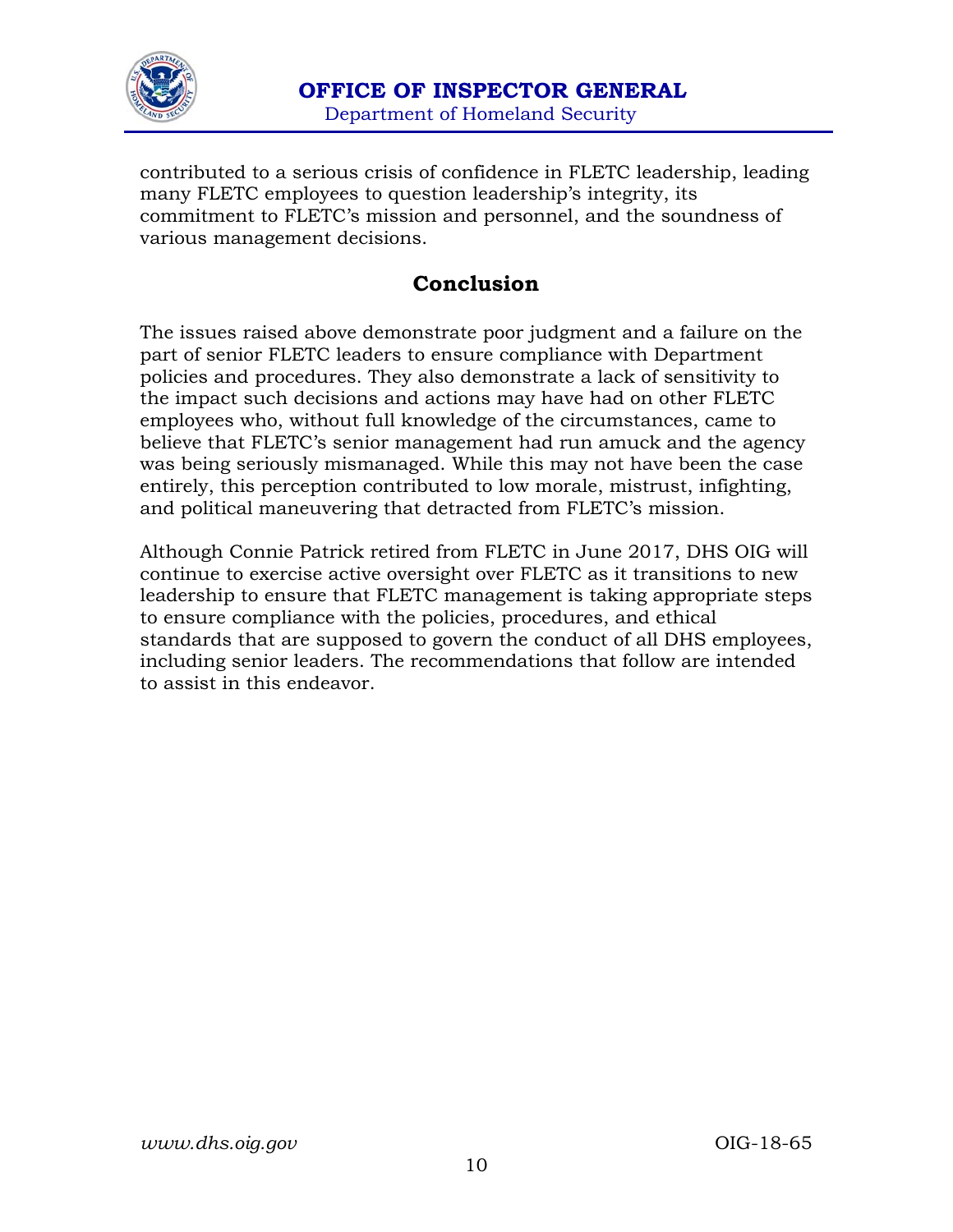

 **OFFICE OF INSPECTOR GENERAL**  Department of Homeland Security

### **Recommendations**

**Recommendation 1:** We recommend that FLETC complete its development of a nepotism policy. The policy should be consistent with relevant federal statutes and regulations, as well as DHS policy and guidance. At a minimum, the policy should prohibit the employment of any FLETC employee's relative (as defined under 5 U.S.C. § 3110) in a position within that employee's chain of command, up to and including the FLETC Director. The policy should also clearly delineate the role nonsupervisory line employees, supervisors, Human Resources employees, and senior management play in identifying, preventing, and addressing potential nepotism. The policy should be distributed, or otherwise made available, to all FLETC employees.

**Recommendation 2:** We recommend that FLETC provide nepotism training to its employees following completion of its nepotism policy. At a minimum, this training should teach employees how to avoid committing nepotism, as well as how to recognize and report instances of potential nepotism. The training should include a section on whistleblower protections for individuals who report instances of alleged nepotism.

**Recommendation 3:** We recommend that the FLETC Chief Financial Officer review the procedures for processing and authorizing travel by the FLETC Director and propose necessary changes to ensure the Director's travel complies with all relevant federal laws, rules, and regulations, as well as Departmental and FLETC policy and guidance.

**Recommendation 4:** We recommend that all travel expenses incurred by all DHS Component Heads in excess of GSA rates be submitted for review to the DHS Under Secretary for Management (USM) on a quarterly basis. The travel expense data should be accompanied by any justifications provided in support of costs exceeding GSA rates. The USM should disallow any excess costs that are not properly justified.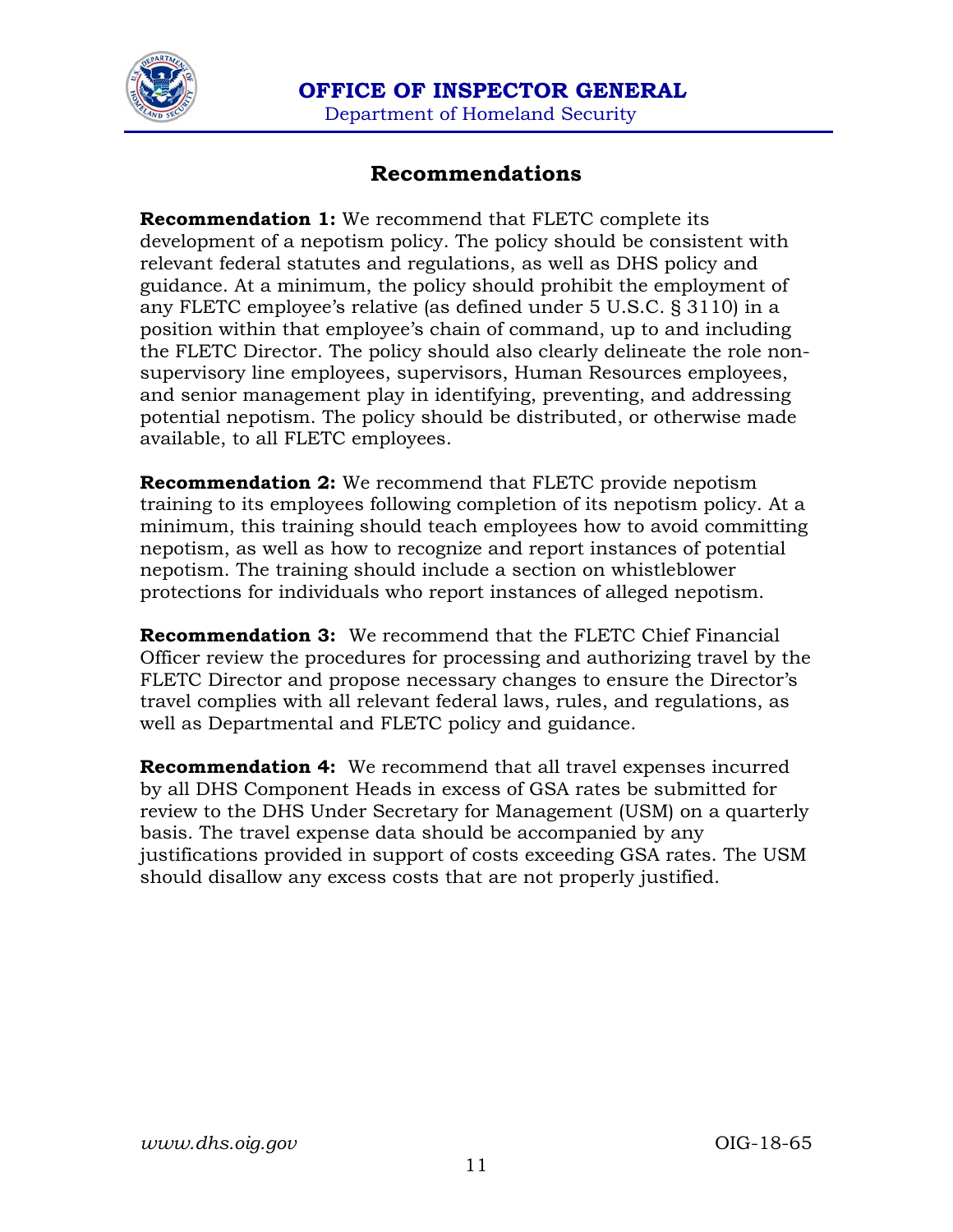

 **OFFICE OF INSPECTOR GENERAL**  Department of Homeland Security

### **Management Comments and OIG Analysis**

**Response to Recommendation #1: Concur.** FLETC Human Capital Office (HCO), Workforce Relations Branch, personnel have drafted a proposed policy that provides guidance on nepotism and which is consistent with relevant federal statutes and regulations, including OHSspecific policy and guidance. The policy is currently undergoing the FLETC review and clearance process, including Union notification and coordination with DHS's Chief Human Capital Officer and Office of the General Counsel, and the FLETC Director is prepared to sign and issue it once that process concludes. The draft policy prohibits the employment of any FLETC employee's relative (as defined under 5 U.S.C. § 3110) in a position within that employee's chain of command, up to and including the FLETC Director. The policy also delineates responsibilities for nonsupervisory line employees, supervisors, Human Resources employees, the Office of Chief Counsel, and senior managers in identifying, preventing, and addressing potential nepotism. Once signed by the Director, the policy will be distributed to all FLETC employees via the FLETC policy directives intranet site. A FLETC Center News article will also be published announcing publication of and providing a link to the policy. Estimated Completion Date (ECD): September 30, 2018.

**OIG Analysis of DHS' Response:** FLETC concurred with our recommendation. This recommendation will remain open and resolved until FLETC provides evidence that it has issued a final nepotism policy consistent with this recommendation.

**Response to Recommendation #2: Concur.** FLETC HCO staff will provide mandatory nepotism training to 90 percent of FLETC employees within 90 days of publication of the new policy. This training will address how to recognize and report instances of potential nepotism, whistleblower protections for individuals who report instances of alleged nepotism, and other related topics. HCO will track training completions in the FLETC Performance and Learning Management System and expects to have trained 100 percent of employees within six months. Thereafter, FLETC employees will be required to take this training biannually. The training will also be included in the curriculum for the mandatory FLETC New Supervisors Training Program. ECD: March 31, 2019.

*www.dhs.oig.gov* OIG-18-65 **OIG Analysis of DHS' Response:** FLETC concurred with our recommendation. This recommendation will remain open and resolved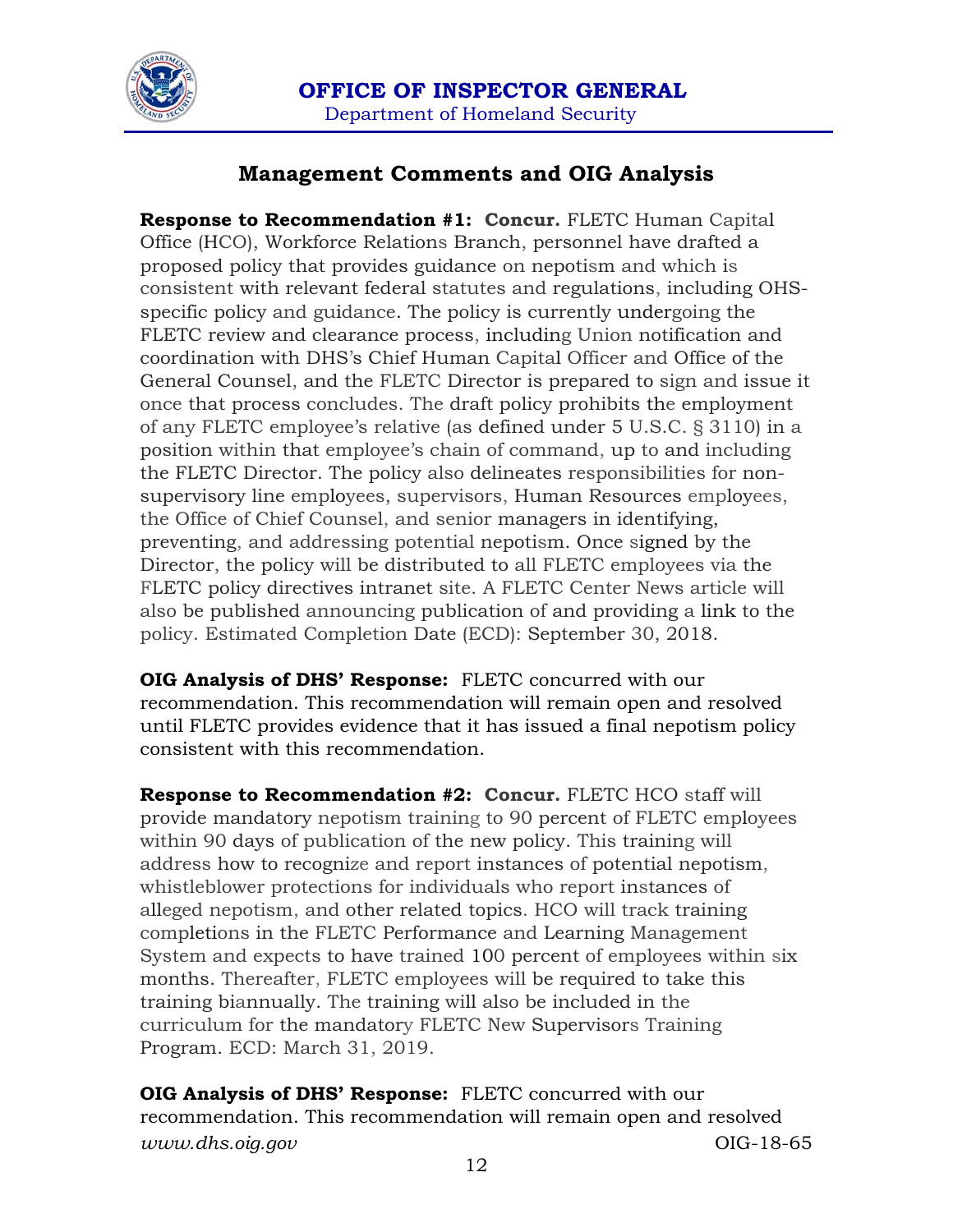

until FLETC provides evidence that it has prepared and delivered training consistent with this recommendation.

**Response to Recommendation #3: Concur.** The FLETC CFO has completed the recommended review. Use of the CONCUR online travel system is now mandatory for all FLETC employees, including the Director, to ensure travel complies with relevant federal laws, rules, and regulations; and related Departmental and FLETC policy and guidance. Of particular note, the prior system, FedTravelor, was unable to accommodate international travel arrangements; however, the current system, CONCUR, can accommodate both domestic and international travel. The DHS Financial Management Policy Manual (currently being updated, see response to Recommendation 4 below) will require that any exceptions to the use of this system must be approved by DHS CFO. The use of CONCUR also subjects travel requests to compensating controls designed to help prevent the accidental or intentional circumvention of guidance governing travel by federal government employees. We request that OIG consider this recommendation resolved and closed.

**OIG Analysis of DHS' Response:** FLETC concurred with our recommendation. FLETC has made the use of CONCUR mandatory for all FLETC employees, including the Director. DHS is also updating its Financial Management Policy Manual to require DHS CFO approval for any exceptions to the use of the CONCUR system. While these steps go a long way to satisfying this recommendation, the recommendation will remain open and resolved until the DHS Financial Management Policy Manual has been updated and DHS OIG can assess the criteria that will govern the circumstances under which the DHS CFO may approve nonuse of CONCUR.

**Response to Recommendation #4: Concur.** DHS is revising its Financial Management Policy Manual to require that all Component Heads be required to use the DHS designated online travel system (i.e., CONCUR). Any exceptions to this policy must be approved by DHS CFO. By using the designated travel system, the Component Heads, like all other employees, will be subject to the compensating controls provided by the system. Furthermore, the DHS CFO will perform a quarterly review and validation of all component head travel in excess of General Services Administration rates. ECD: September 30, 2018.

**OIG Analysis of DHS' Response:** DHS concurred with our recommendation. This recommendation will remain open and resolved

*www.dhs.oig.gov* OIG-18-65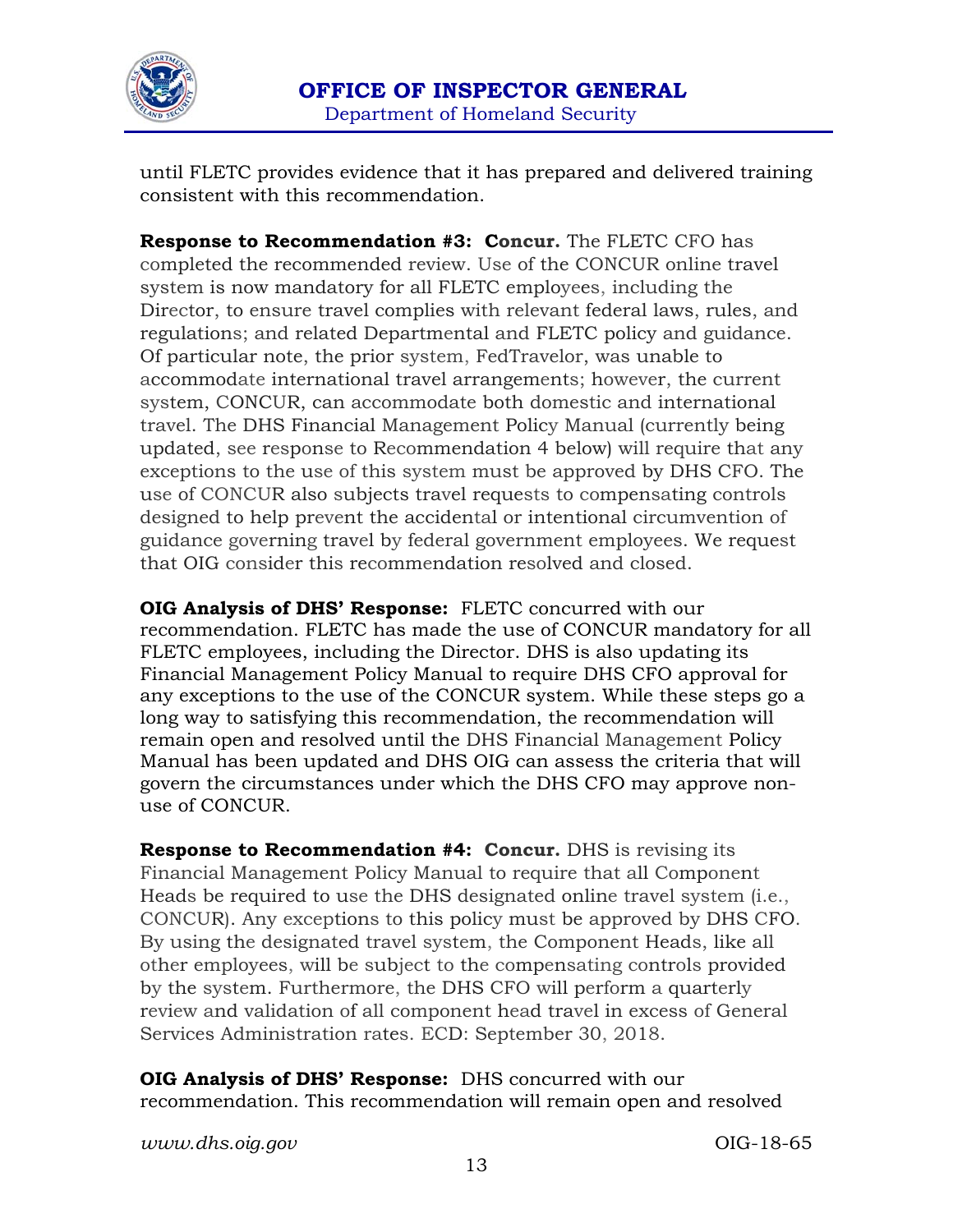

until DHS issues the updated Financial Management Policy Manual and provides evidence that it has completed the first quarterly review and validation of component head travel in excess of GSA rates.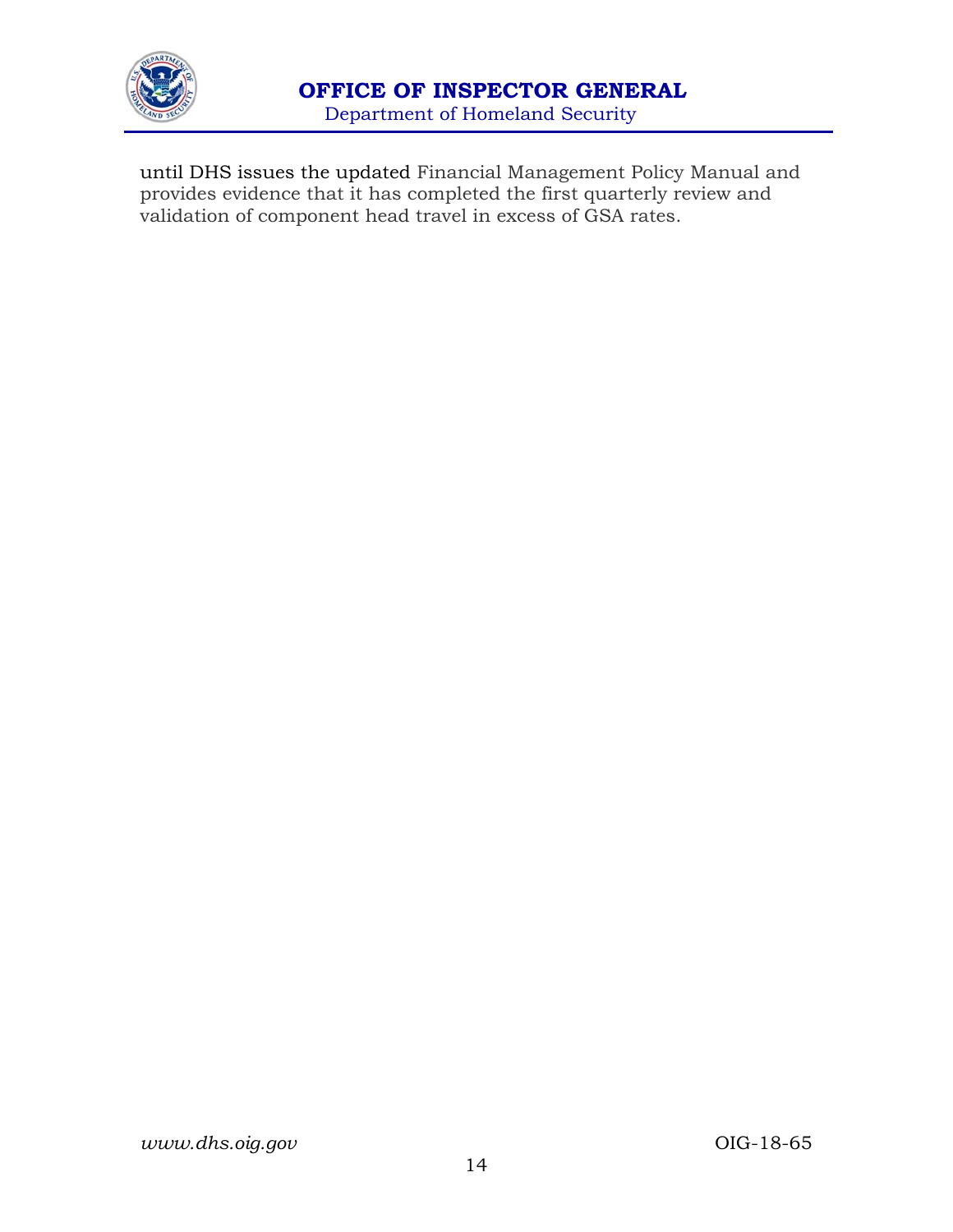

## **Objective, Scope, and Methodology**

DHS OIG was established by the *Homeland Security Act of 2002* (Public Law 107-296) by amendment to the *Inspector General Act of 1978*.

The objective of this special report is to highlight certain key findings resulting from DHS OIG's investigation of allegations of travel irregularities and potential nepotism involving the former FLETC Director. That investigation was conducted between January 2016 and April 2017, and involved interviewing dozens of witnesses, including the former FLETC Director, senior staff from the FLETC Office of the Chief Financial Officer, senior staff from the FLETC Office of Chief Counsel, and employees from the FLETC Office of Human Capital. We also reviewed relevant DHS and FLETC directives, policies, and procedures, as well as documents related to the former FLETC Director's travel and the hiring of her husband at FLETC.

This special report was prepared according to the *Quality Standards for Federal Offices of Inspector General* issued by the Council of the Inspectors General on Integrity and Efficiency, and reflects work performed by the DHS OIG Special Reviews Group pursuant to Section 2 of the *Inspector General Act of 1978*, as amended. Specifically, this report provides information about allegations of travel irregularities and potential nepotism involving the former FLETC Director for the purpose of keeping the Secretary of DHS and Congress fully and currently informed about problems and deficiencies relating to the administration of DHS programs and operations and the necessity for and progress of corrective action. This report is designed to promote the efficient and effective administration of, and to prevent and detect fraud and abuse in, the programs and operations of DHS.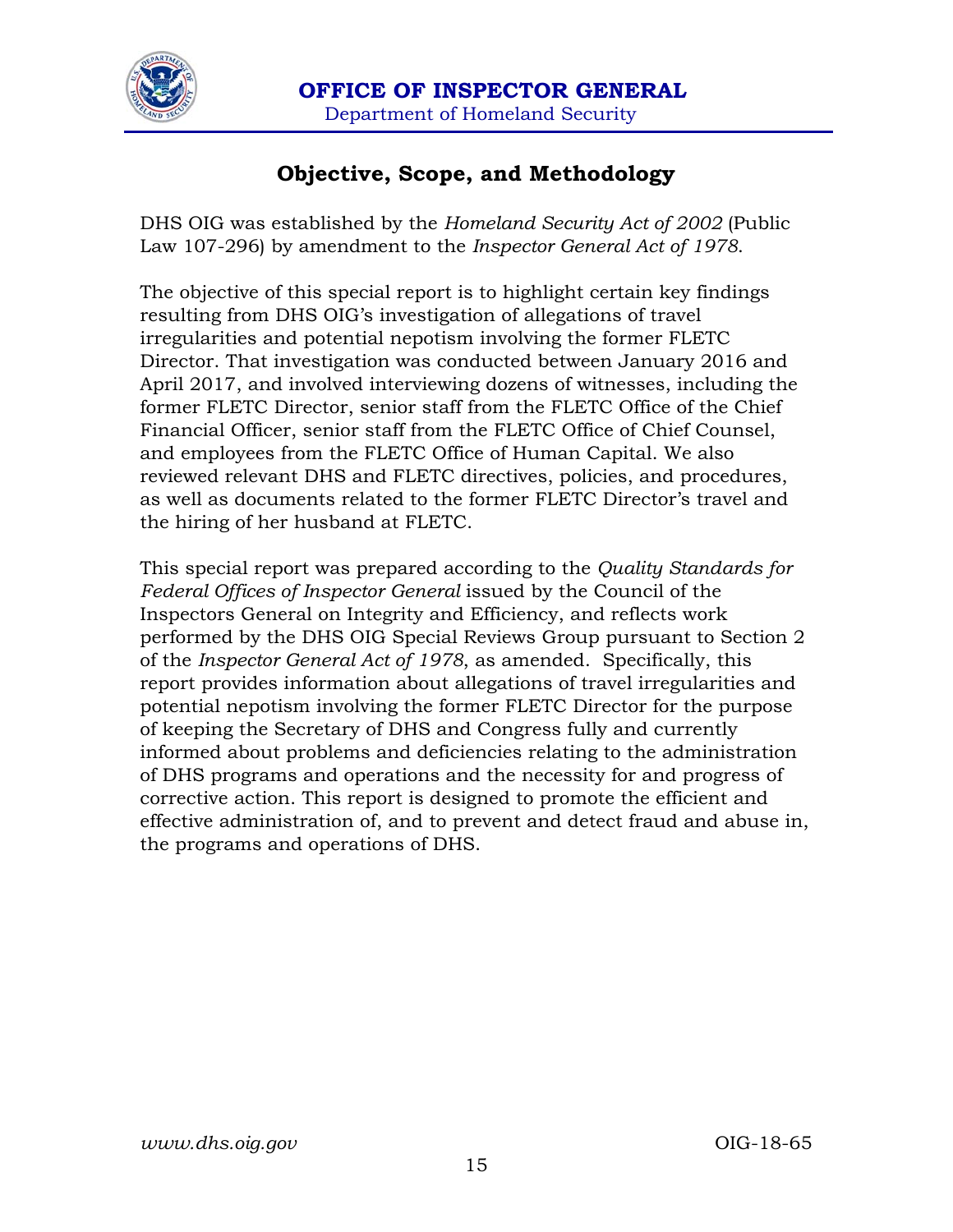

### **Appendix A FLETC Response to the Report**

**U.S. Department of Homeland Security** Washington, DC 20528



May 10, 2018

**MEMORANDUM FOR:** 

FROM:

John V. Kelly **Acting Inspector General** 

Jim H. Crumpacker, CIA, CFE Director Departmental GAO-OIG Liaison Office

**SUBJECT:** 

Management's Response to OIG Draft Report: "SPECIAL REVIEW: Certain Findings Relating to the OIG's Investigation of Allegations Involving FLETC Officials" (Project No. 18-SRG-003)

Thank you for the opportunity to review and comment on this draft report. The U.S. Department of Homeland Security (DHS) appreciates the work of the Office of Inspector General (OIG) in planning and conducting its review and issuing this report.

The Department is pleased to note OIG's positive recognition that both DHS and the Federal Law Enforcement Training Centers (FLETC) have policies and procedures in place to implement the statutory guidelines that exist governing travel by federal government employees. DHS, including FLETC and the Department's Offices of the Chief Human Capital Officer and Chief Financial Officer (CFO), are working to address the findings and implement the recommendations in this draft report to further strenghthen those policies and procedures.

Additionally, it is important to note that generally, when the Department identifies cases of unauthorized premium class travel at government expense, it pursues debt collection to recoup the difference between the premium class fare and the base coach fare. DHS is currently assessing the feasibility of collection against a former employee, such as described in this report, and will take action, as appropriate, once that assessment is completed. DHS remains committed to being open and transparent with its stewardship of taxpayer dollars.

The draft report contained four recommendations with which the Department concurs. Attached find our detailed response to each recommendation.

Again, thank you for the opportunity to review and comment on this draft report. Please feel free to contact me if you have any questions. We look forward to working with you again in the future.

Attachment

*www.dhs.oig.gov* OIG-18-65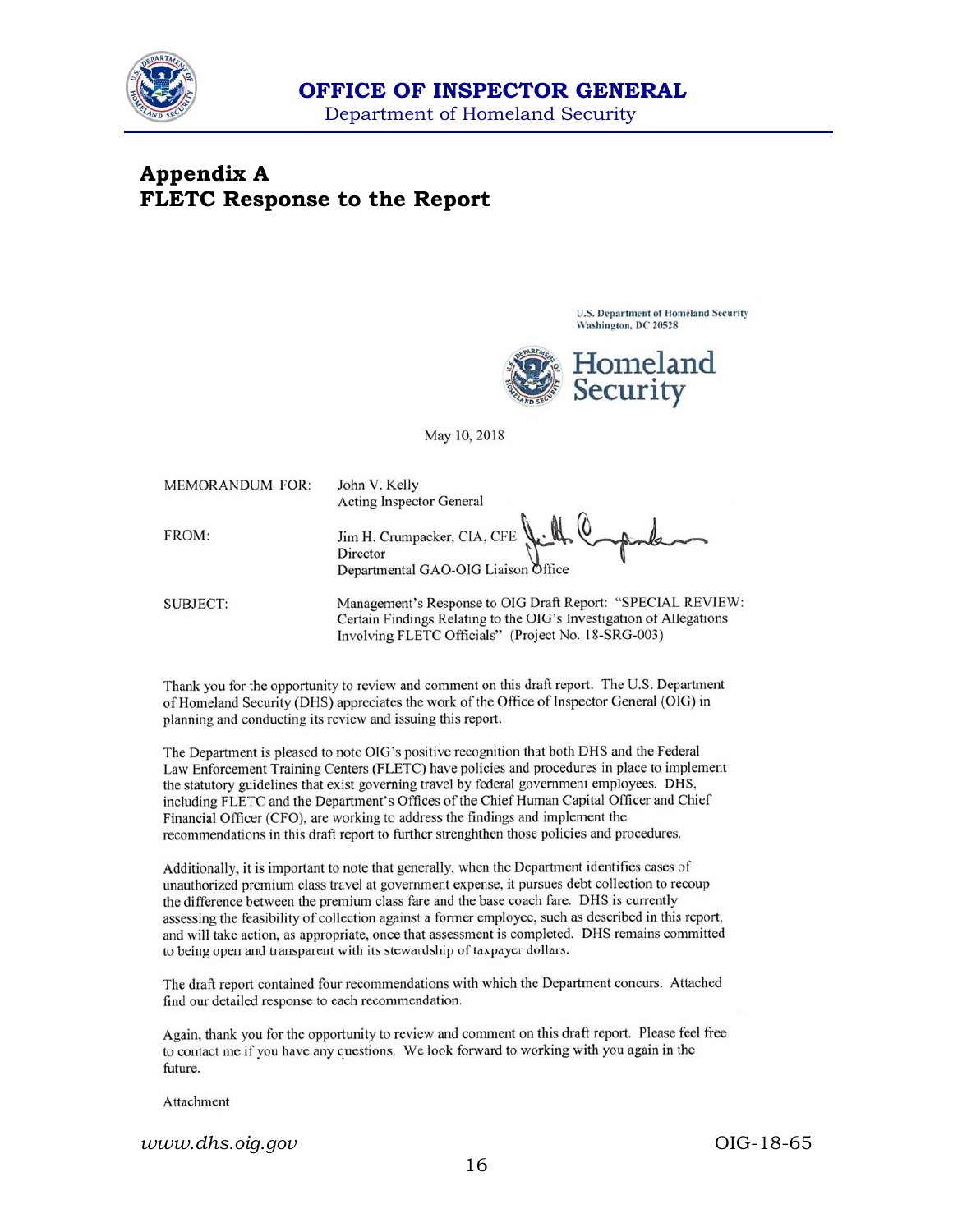

#### **Attachment: Management Response to Recommendations Contained in OIG Draft Report 18-SRG-003**

The OIG recommended that:

Recommendation 1: FLETC complete its development of a nepotism policy. The policy should be consistent with relevant federal statutes and regulations, as well as DHS policy and guidance. At a minimum, the policy should prohibit the employment of any FLETC employee's relative (as defined under 5 U.S.C. § 3110) in a position within that employee's chain of command, up to and including the FLETC Director. The policy should also clearly delineate the role nonsupervisory line employees, supervisors, Human Resources employees, and senior management play in identifying, preventing, and addressing potential nepotism. The policy should be distributed, or otherwise made available, to all FLETC employees.

Response: Concur. FLETC Human Capital Office (HCO), Workforce Relations Branch, personnel have drafted a proposed policy that provides guidance on nepotism and which is consistent with relevant federal statutes and regulations, including DHS-specific policy and guidance. The policy is currently undergoing the FLETC review and clearance process, including Union notification and coordination with DHS's Chief Human Capital Officer and Office of the General Counsel, and the FLETC Director is prepared to sign and issue it once that process concludes. The draft policy prohibits the employment of any FLETC employee's relative (as defined under 5 U.S.C. § 3110) in a position within that employee's chain of command, up to and including the FLETC Director. The policy also delineates responsibilities for non-supervisory line employees, supervisors, Human Resources employees, the Office of Chief Counsel, and senior managers in identifying, preventing, and addressing potential nepotism. Once signed by the Director, the policy will be distributed to all FLETC employees via the FLETC policy directives intranet site. A FLETC Center News article will also be published announcing publication of and providing a link to the policy. Estimated Completion Date (ECD): September 30, 2018.

**Recommendation 2:** FLETC provide nepotism training to its employees following completion of its nepotism policy. At a minimum, this training should teach employees how to avoid committing nepotism, as well as how to recognize and report instances of potential nepotism. The training should include a section on whistleblower protections for individuals who report instances of alleged nepotism.

Response: Concur. FLETC HCO staff will provide mandatory nepotism training to 90 percent of FLETC employees within 90 days of publication of the new policy. This training will address how to recognize and report instances of potential nepotism, whistleblower protections for individuals who report instances of alleged nepotism, and other related topics. HCO will track training completions in the FLETC Performance and Learning Management System and expects to have trained 100 percent of employees within six months. Thereafter, FLETC employees will be required to take this training biannually. The training will also be included in the curriculum for the mandatory FLETC New Supervisors Training Program. ECD: March 31, 2019.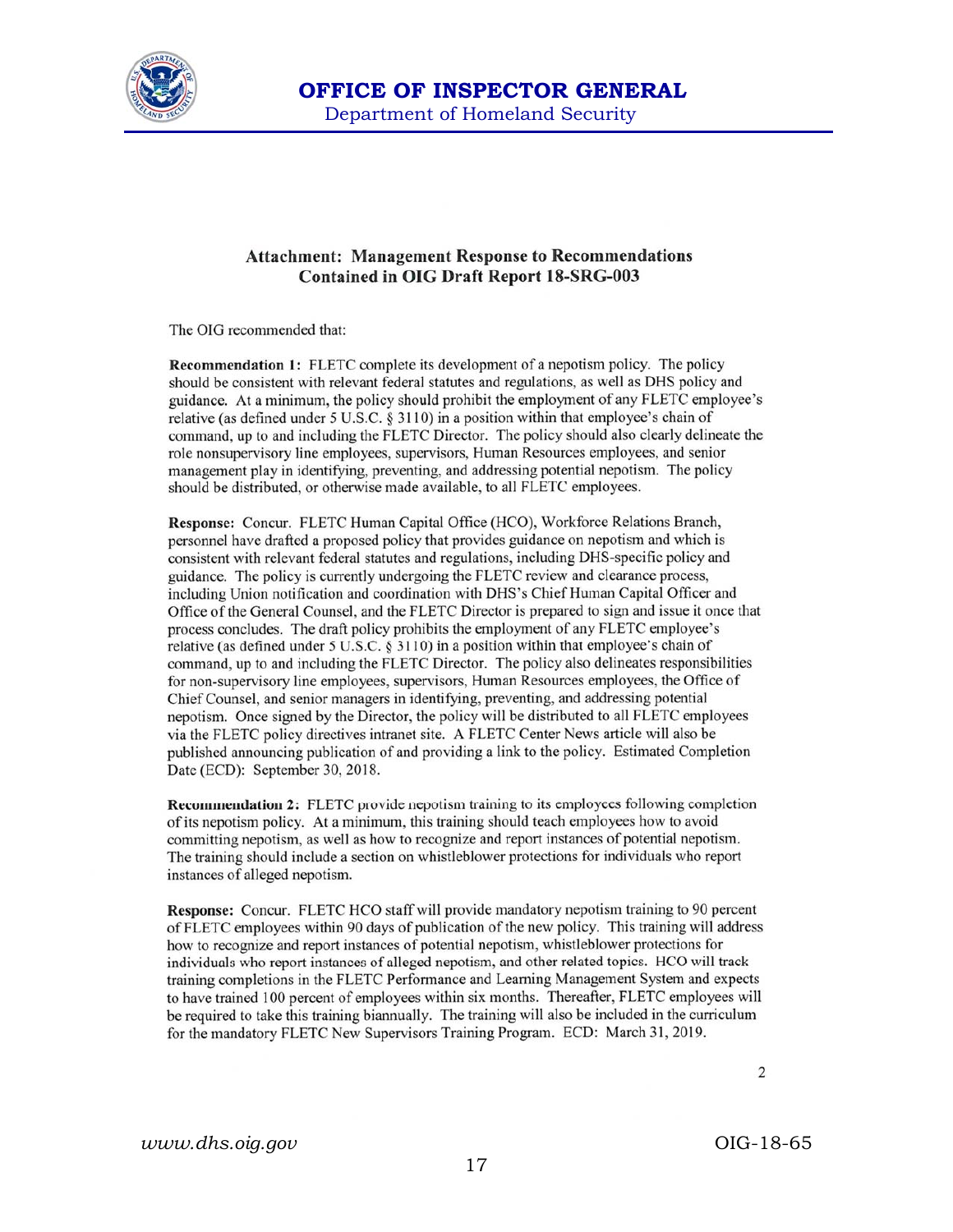

Recommendation 3: The FLETC Chief Financial Officer review the procedures for processing and authorizing travel by the FLETC Director and propose necessary changes to ensure the Director's travel complies with all relevant federal laws, rules, and regulations, as well as Departmental and FLETC policy and guidance.

Response: Concur. The FLETC CFO has completed the recommended review. Use of the CONCUR online travel system is now mandatory for all FLETC employees, including the Director, to ensure travel complies with relevant federal laws, rules, and regulations; and related Departmental and FLETC policy and guidance. Of particular note, the prior system, FedTravelor, was unable to accommodate international travel arrangements; however, the current system, CONCUR, can accommodate both domestic and international travel. The DHS Financial Management Policy Manual (currently being updated, see response to Recommendation 4 below) will require that any exceptions to the use of this system must be approved by DHS CFO. The use of CONCUR also subjects travel requests to compensating controls designed to help prevent the accidental or intentional circumvention of guidance governing travel by federal government employees. We request that OIG consider this recommendation resolved and closed.

**Recommendation 4:** All travel expenses incurred by all DHS Component Heads in excess of GSA rates be submitted for review to the DHS Under Secretary for Management (USM) on a quarterly basis. The travel expense data should be accompanied by any justifications provided in support of costs exceeding General Services Administration rates. The USM should disallow any excess costs that are not properly justified.

Response: Concur. DHS is revising its Financial Management Policy Manual to require that all Component Heads be required to use the DHS designated online travel system (i.e., CONCUR). Any exceptions to this policy must be approved by DHS CFO. By using the designated travel system, the Component Heads, like all other employees, will be subject to the compensating controls provided by the system. Furthermore, the DHS CFO will perform a quarterly review and validation of all component lead travel in excess of General Services Administration rates. ECD: September 30, 2018.